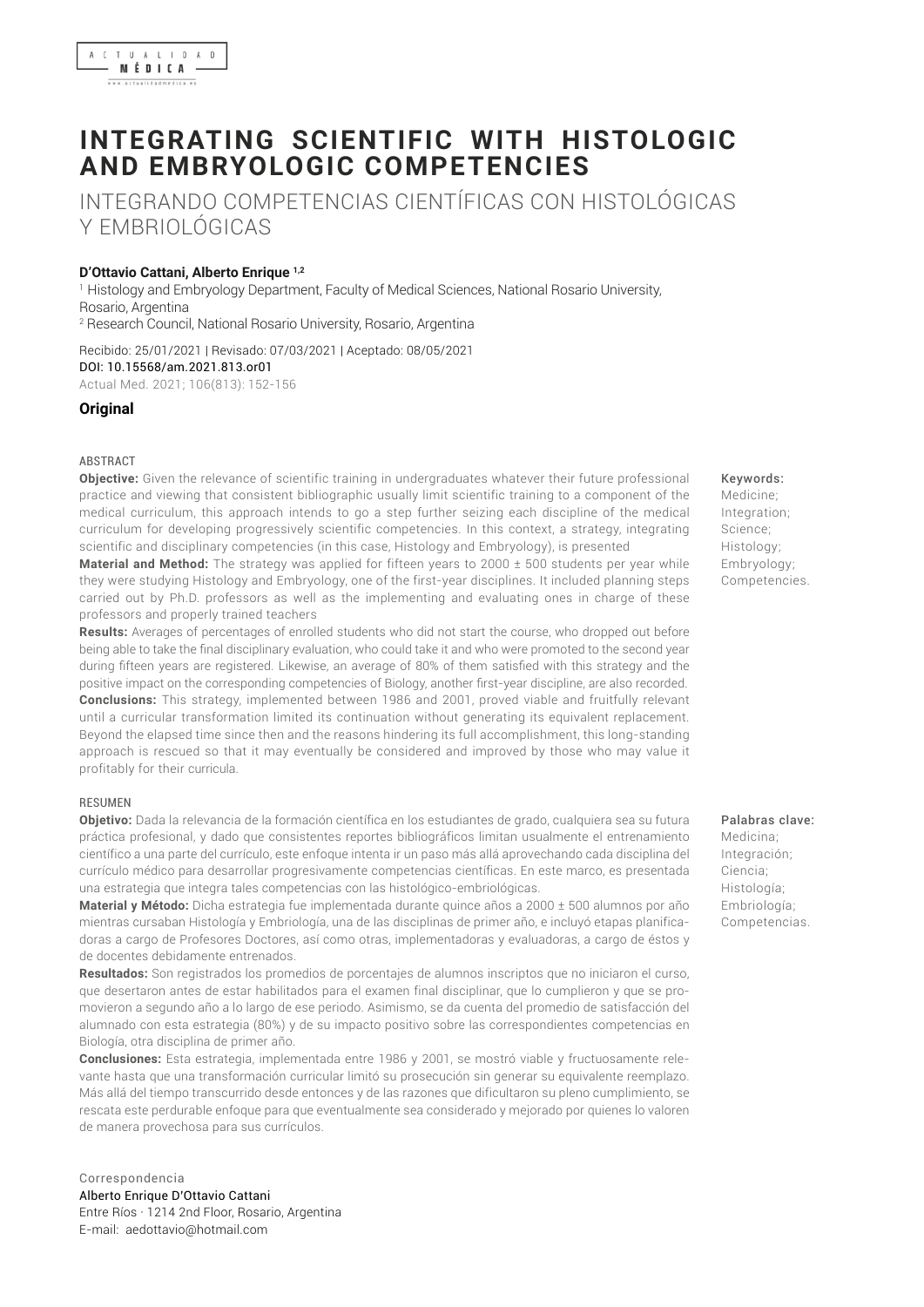Medicine offers several ways of professional practice. Beyond the usually esteemed medical activity (i.e., healthcare medicine), scientific research, university teaching, institutional management, and public health are also worth mentioning.

Whatever their future professional practice, scientific training is extremely relevant for undergraduates. This is reflected in consistent bibliographic reports on implementing research challenges,

However, those reports – even some from our own – usually limit scientific training to a part of the medical curriculum and separately of any medical discipline (1- 6).

Consequently, this approach intends to go further seizing each discipline for raising scientific thought from the beginning to the end of the medical curriculum. Hence, students may build progressively, piece by piece, a solid and useful scientific construct from the first to the last discipline of their career.

In this context, this paper presents a long-standing strategy, integrating scientific and disciplinary competencies (in this case, Histology and Embryology).

#### INTRODUCTION MATERIAL AND METHODS

This integrated strategy was applied for fifteen years to  $2000 \pm 500$  students per year while they were studying Histology and Embryology, one of the first-year disciplines. It was part of the progressive scientific curricular training registered in Table 1 which provides an orienting outline to clarify the related contributions coming from Histology and Embryology.

The process included planning, implementing and evaluating steps.

The planning step, carried out by Ph.D. professors before learning meetings, required:

(A) Establishing the scientific competencies to be trained integrated with the histological and/or embryological ones. Among them: proficiency in English along with novel information and communication techniques (ICT) (actually, a prerequisite), science (origin, evolution and characteristics), types of scientific reasoning: deduction, incomplete induction, abduction, and analogy, null and alternative hypothesis, corroboration and refutation of hypotheses, critical thinking (confrontation of pros and cons) and quantitative and qualitative methods; (B) Design of histological and/or embryological lectures and practical meetings

|                 | Increasing scientific curricular training                                                    |
|-----------------|----------------------------------------------------------------------------------------------|
| $1st$ .         | Former scientific contributions from Anatomy, Histology and Embryology, Biology and Medicine |
| year            | and Society                                                                                  |
| $2nd$ .         | Statistical techniques - Graphic interpretations                                             |
| year            | Optional joining to preexisting research teams for initial training                          |
| $3rd$ .         | Critical Reading of scientific articles Level 1 (3)                                          |
| year            | Optional joining to preexisting research teams for initial or advanced training              |
| $4th$ .         | Critical Reading of scientific articles Level 2 (3)                                          |
| year            | Optional joining to preexisting research teams for initial or advanced training              |
| 5 <sup>th</sup> | Trained Critical Reading of scientific articles                                              |
| year            | Optional joining to preexisting research teams for initial or advanced training              |
| $6th$ .         | Trained Critical Reading of scientific articles                                              |
| year            | Optional joining to preexisting research teams for initial training                          |

Table 1. Curricular outline until 2001 included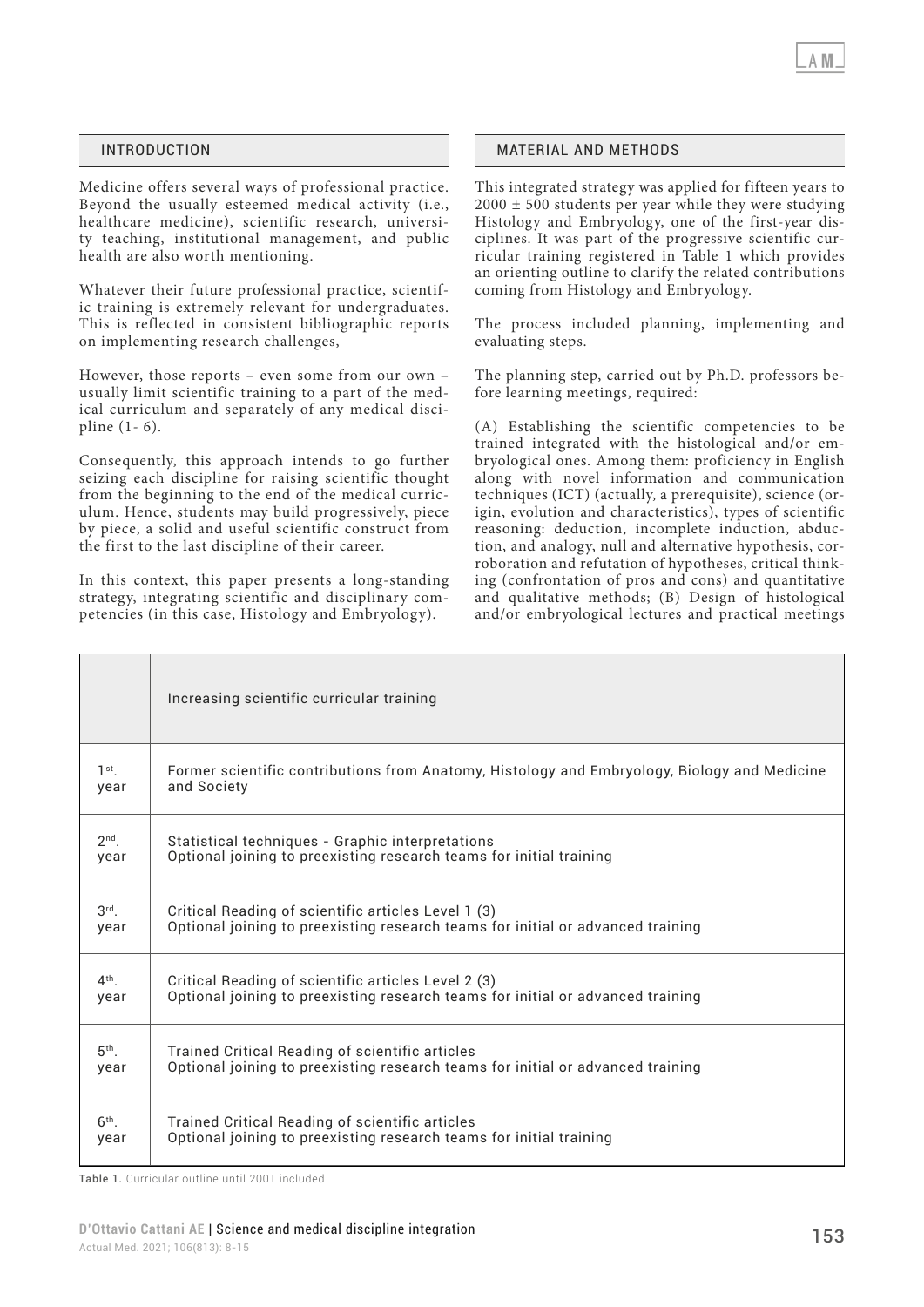including the abovementioned scientific requirements and/or simultaneous scientific-proceeding challenges like (a) discerning between characterization and definition, description and explanation, beliefs, opinion (doxa) and scientific knowledge (episteme), suspended (doubt) or absent judgment (ignorance) and certainty; (b) making bibliographic updates through critical searches on well-qualified sites; (c) extracting the core from publication summaries; (d) registering references according to APA, Vancouver, Harvard or other publication standards; (e) two-dimensional interpretation of figures and three-dimensional bodies, and (e) evaluating the accurateness of methodological procedures, among the main ones (7, 8).

In this regard, a general example for theoretical and/ or practical meetings and particular problem-solving examples for practical meetings, both linked to histological and/or embryological issues, allow understanding how components of items A and B may be transferred from theory to practice.

#### *General example for theoretical and/or practical meetings linked to histological and/or embryological issues*

*The study of microscopes, histological techniques, cells, tissues and organic systems as well as the embryologic development, differentiation and maturation allow facing their discoveries and temporary modifications. In this regard, appreciation of where knowledge comes from and how it diachronically changes reveal why science is dynamic and provisional. Besides, it allows complementing other science characteristics and applying timely all the aforementioned concepts.*

# *Particular problem-solving example linked with histological issues for practical meetings*

*As a result of a car accident, a 38-year-old female, blood group AB Factor Rh-negative, suffered multiple injuries. Without losing her consciousness but dizzy, she was quickly transferred to a hospital. There, she was transfused with 500 cc. of blood after revealing: blood pressure: 90/40 mmHg; pulse: 145 / min; hematocrit: 28% and axillary temperature: 36.5 ° C. On her right leg, she evidenced superficial and deep burns of the first and second degree, pain in some of them, and blisters. On the left leg, an exposed fracture and a bleeding vascular lesion were perceptible. The fracture and the vascular lesion were surgically repaired, and a cast was placed on the left leg, immobilizing the knee and ankle joints for 30 days. Burns were treated according to their grade whereas gamma globulin and tetanus vaccine were injected. The patient remained in hospital. Later, one of the burns was contaminated by hospital germs leading to an infection with fever and lymphadenopathy for which antibiotics were administered. The clinical condition improved favorably. Other non-infected burn did not heal satisfactorily, leading to a skin autotransplantation. The patient evolved without complications or sequelae of her burns and frac-* *ture. When removing the cast, the left leg revealed less volume and less strength than the right one with some movement difficulty of the ankle joint. Rehabilitation was indicated* (9)**.**

Analyze the presented problem, pointing out to its histophysiological contents, and relate the symptoms and signs with the histological structures and functions.

What kind of scientific reasoning is employed in this problem?

Are there any descriptions and/or explanations about it?

What bibliography did you searched for? And what was its year of publication?

Establish some hypotheses that may guide the adopted decisions.

On what scientific basis the described decision is made?

The method followed is more quantitative than qualitative or vice versa?

How do you imagine the same situation during the XIXth century or at the beginning of XXth one?

When did antibiotics appear, and which was the first one of them? What is serendipity?

# *Particular problem-solving example linked with embryological issues for practical meetings*

*A forty-two year old woman consults to her gynecologist about the possibility of having a baby with Down syndrome*

Analyze why an embryo-fetus may develop Down syndrome

Relate it con cytological contents

Establish the most frequent embryological problems accompanying this syndrome

What additional examinations the gynecologist indicates for corroborating or refusing his own hypothesis?

Is the woman's conjecturing a hypothesis? If so, why

What kind of scientific reasoning is employed in this problem?

The method followed is more quantitative than qualitative or vice versa?

The implementing step was mainly carried out by the referred professors during their two-hour theoretical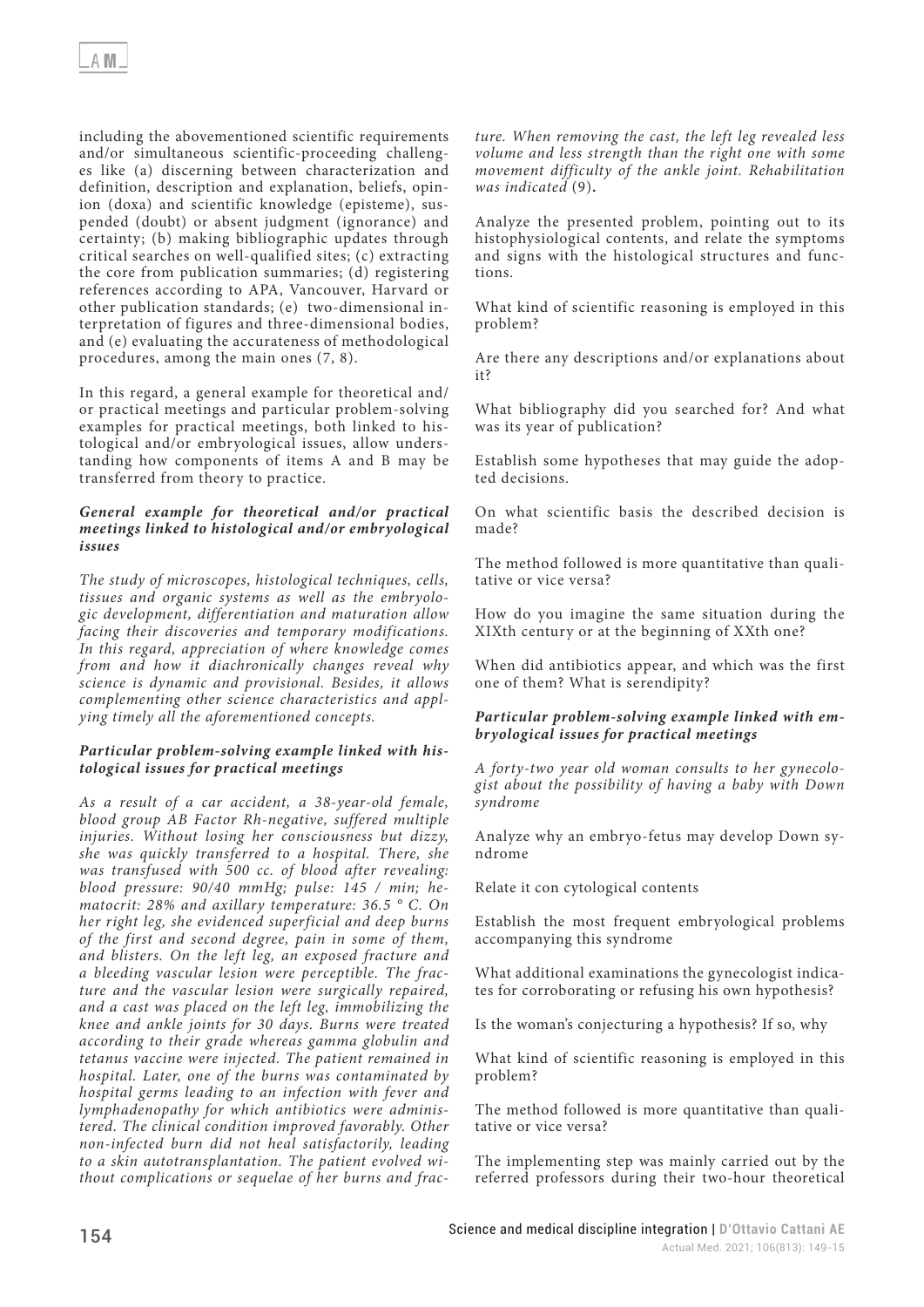lectures and complemented, particularly with problem solving, by professionally trained teachers during their two-hour practical meetings (two per week during 30 weeks per year in both cases)

From an integrated standpoint, both implementations demanded: (a) motivating, didactic, valid, reliable, and up-to-date knowledge transmission; (b) fostering attitudes, habits, and values, advocated by examples and liable to emulation, and (c) knowledge application and development of cognitive, communication, and motor skills through problem-solving.

Finally, the evaluating step was carried out during the formal six periodic evaluations and the final one through oral and/or written tests in charge of the abovementioned Ph.D. professors and trained teachers.

Furthermore, a complementary interaction was performed with Biology, another first-year discipline including Methods in Scientific Research among its activities, for establishing the eventual positive impact of the Histology and Embryology strategy.

Table 2 synthesizes steps, method and responsible of the strategy.

evaluation while  $55 \pm 5$  % of those students, who completed the course in good terms, could take this kind of examination. In this regard,  $75 \pm 5\%$  of the students were usually promoted to the second year.

In this framework, this strategy, combining the discipline with the first stages of scientific thought, turned out to be satisfactory to an average of 80% of them according to a brief, anonymous and voluntary poll carried out immediately after that examination.

Furthermore, throughout its application, Biology reported in parallel a positive impact on its corresponding competencies.

# **DISCUSSION**

This strategy, implemented between 1986 and 2001 when a curricular transformation changed the abovementioned approach, showed to be feasible and fruitfully relevant.

In the new curriculum, Histology, Embryology, and other first and second-year disciplines became

| <b>STEPS</b>   | <b>METHOD</b>                                                                                                                                                                                              | <b>RESPONSIBLE</b>                           |
|----------------|------------------------------------------------------------------------------------------------------------------------------------------------------------------------------------------------------------|----------------------------------------------|
| Planning       | Scientific competencies to be trained<br>integrated with the histological and/or<br>embryological ones<br>Design of histological and/or<br>embryological lectures and practical<br>meetings according to A | Ph.D. professors before<br>learning meetings |
| Implementation | Two-hour theoretical lectures<br>Two-hour practical meetings with<br>problem-solving challenges<br>(Two per week during 30 weeks per year<br>in both cases)                                                | Ph.D. professors<br><b>Trained teachers</b>  |
| Evaluation     | Six periodic evaluations and a final one<br>employing oral and/or written tests<br>Complementary interaction with Biology,<br>another first-year discipline                                                | Ph.D. professors and trained<br>teachers     |

Table 2. Details of the strategy: steps, method and responsible for each one of them

#### RESULTS

For fifteen years, an average of 25% of the enrolled students (2000  $\pm$  500 per year) repetitively did not start the course. An average of 25% of the coursing ones dropped out before completing all the proposed chances for remaining able to take the final disciplinary interdisciplinary areas and scientific competencies were brought together in an instrumental one: Methodology of Scientific Research (10). Without being replaced by other equivalent process, both changes prevented the implementation of the strategy as formerly carried out evidencing that, sometimes, advances in many respects may produce regressions in certain others.